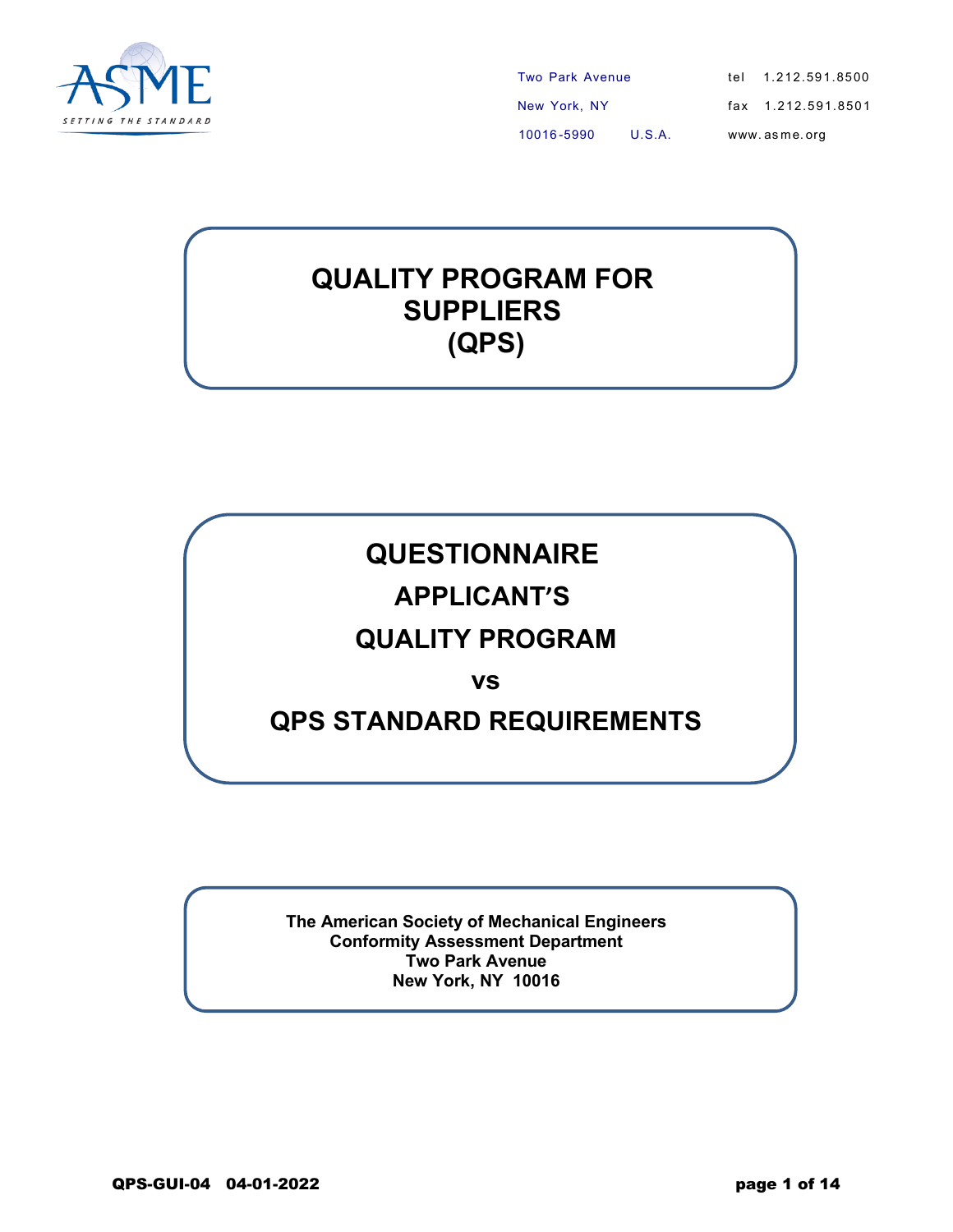#### **INTRODUCTION**

This Guide is intended to be used by Applicants of the ASME QPS Program, to determine the degree of conformance of their Quality Program to the 17 essential requirements of the ASME Quality Program for Suppliers: General Industry (QPS) Standard. It is not intended to replace or interpret the requirements of the QPS Standard. This guide is provided as a tool to assist Applicants in identifying the strengths and weaknesses of their quality program when applying the requirements of the QPS Standard.

This Guide is based on the QPS Standard and is subject to revision based on changes made in the Standard.

It is recognized that the scope of work will vary from applicant to applicant therefore, only those activities to be performed under the scope of the applicant's Quality System Certificate are required to be addressed in the Quality Program. Therefore, there may be questions that are not applicable. The Applicant's Quality Program Manual need not follow the format of this Guide.

Suggestions for revisions or clarification to this Guide should be directed to the ASME Director of Accreditation and Certification.

#### HOW TO USE THIS GUIDE

The Applicant shall review each question, along with the QPS Standard requirements of the specific section referenced in this guide and determine if the QPS Standard essential requirement is adequately covered in its quality program.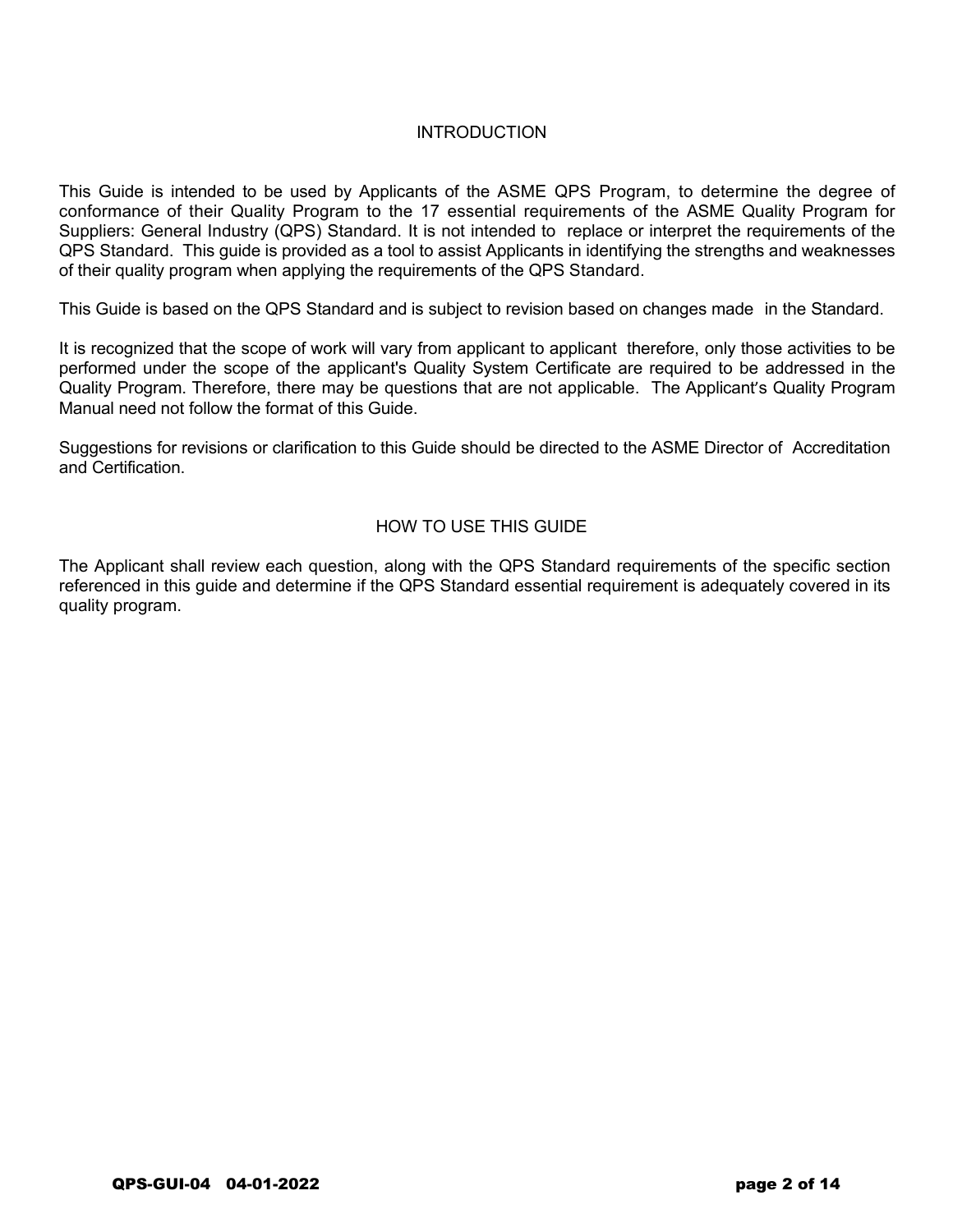|    |     | 2-1.1 General                                                                                                                                                                                                                                                                                                            |
|----|-----|--------------------------------------------------------------------------------------------------------------------------------------------------------------------------------------------------------------------------------------------------------------------------------------------------------------------------|
| 1  | (a) | Does organization establish, document, implement and maintain a Quality Program for all products and services<br>provided in accordance with ASME QPS?                                                                                                                                                                   |
| 2  |     | Does the Quality Manual or equivalent Quality Document meet the following requirements?<br>Policy declaration<br>Interaction & sequence of processes                                                                                                                                                                     |
| 3  |     | Organizational chart<br>How are responsibilities, authorities and accountabilities defined, documented, assigned, and communicated in the<br>organization?                                                                                                                                                               |
| 4  | (b) | How does the organization determine and maintain the necessary competence and credential(s) for the personnel<br>performing the work that affects the PRODUCT quality?                                                                                                                                                   |
| 5  |     | Is there a procedure for managing internal or external communications?                                                                                                                                                                                                                                                   |
| 6  | (a) | Does the Quality Manual or equivalent Quality Document meet the following requirements?<br>Scope of the activity, including exclusions.<br>definition, approval of the measurable quality objectives with respect to the relevant functions<br>Protecting the integrity of ASME certificate                              |
| 7  |     | Does the Quality Manual or equivalent Quality Document contain references on the technical and control aspects<br>that affect the quality of the product?                                                                                                                                                                |
| 8  | (b) | Does the Quality Manual or equivalent Quality Document include a documented process on managing the ASME<br>QSP certificate and defining and communicating any significant changes?                                                                                                                                      |
|    |     | 2-1.2 Quality Manual or equivalent Quality Document                                                                                                                                                                                                                                                                      |
| 9  | (c) | Is Quality Manual or equivalent Quality Document, suitable for use, and is it available where and when it is<br>needed?                                                                                                                                                                                                  |
| 10 |     | Is the Quality Manual or equivalent Quality Document adequately protected (i.e loss of confidentiality, misuse, loss<br>of integrity)?                                                                                                                                                                                   |
| 11 |     | Does the Quality Manual or equivalent Quality Document meet all the requirements of the QSP standard?                                                                                                                                                                                                                    |
| 12 |     | Is the documentation supporting the quality manual or equivalent document complete to address compliance with<br>the requirements of the technical work file and with this standard?                                                                                                                                     |
| 13 | (d) | The format and structure of the Quality Manual or equivalent Quality Document are at the discretion of the<br>organization and depend on the organization's size, culture, and complexity.                                                                                                                               |
|    |     | Is the Quality Manual or equivalent Quality Document supported by procedures, Work instructions, Forms, (and /or)<br>other documents?                                                                                                                                                                                    |
| 14 |     | Is a list of the documents contained in the Quality Manual or equivalent Quality Document kept up to date?                                                                                                                                                                                                               |
|    |     | the organization shall plan, implement, and control the processes necessary to meet the requirements for the<br>delivery of products and services.                                                                                                                                                                       |
| 15 | (e) | Have been criteria established for:<br>processes<br>acceptance of products and services<br>determine the resources needed to achieve compliance with the requirements.<br>implement process control.<br>determine and keep records as needed.<br>demonstrate compliance of products and services with their requirements |
|    |     | 2-1.3 Delegation of Duty                                                                                                                                                                                                                                                                                                 |
| 16 |     | Is there a documented procedure for the delegation of roles and responsibilities for the activities /functions?                                                                                                                                                                                                          |
|    |     | 2-1.4 Authorized Personnel                                                                                                                                                                                                                                                                                               |
| 17 | (a) | Is there a documented procedure for defining Authorization at each significant level or function?                                                                                                                                                                                                                        |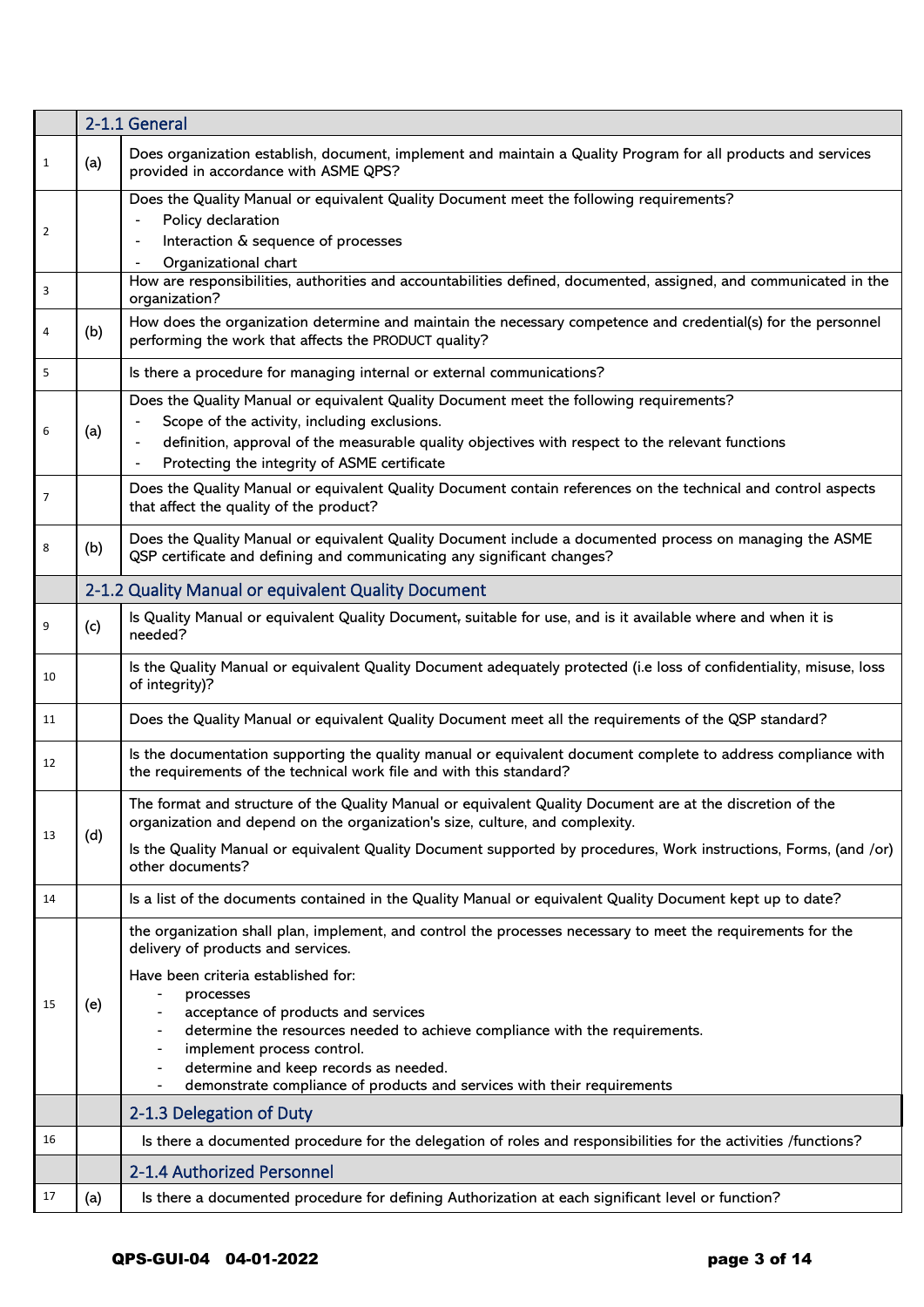|    |     | The organization shall ensure that the arrangements planned to verify that the products and service<br>requirements have been met.                                                                                                                                                |
|----|-----|-----------------------------------------------------------------------------------------------------------------------------------------------------------------------------------------------------------------------------------------------------------------------------------|
| 18 | (b) | Are there documented procedures for the definition of authorizations at the start of activities or any<br>interruptions in the event of non-conformities found with respect to the requirements?                                                                                  |
|    |     | Have escalation procedures been defined?<br>$\blacksquare$                                                                                                                                                                                                                        |
| 19 | (c) | Is there a documented procedure that demonstrates that employees are aware of their impact on product quality<br>and the importance of their activity in achieving and maintaining and improving quality including risks related to<br>non-compliance with customer requirements? |
| 20 |     | Is there a documented procedure for identifying training needs, including awareness to achieve the competence<br>of personnel involved in activities that affect compliance with product or process requirements?                                                                 |
|    |     | 2-2.1 General                                                                                                                                                                                                                                                                     |
| 21 | (a) | How are responsibilities, authorities and accountabilities defined, documented, assigned, and communicated in the<br>organization? see 2.1.1 (a)                                                                                                                                  |
| 22 |     | Has The organization establish, implement, documented, and maintain, and continually improve a quality<br>management system, including the processes needed and their interactions, in accordance this standard?                                                                  |
| 23 |     | Has been identified an individual of the organization's Management responsible for implementation and<br>monitoring of quality program?                                                                                                                                           |
| 24 | (b) | See 2-1.4                                                                                                                                                                                                                                                                         |
| 25 | (c) | Has the authority, responsibility, delegation, and escalation of technical / quality personnel been defined regarding<br>all activities that affect the quality of the products?                                                                                                  |
| 26 |     | Does the health and safety management system address the safety of personnel without comprising the<br>achievement of product quality requirements?                                                                                                                               |
|    |     | 2-2.2 Credentialed Personnel                                                                                                                                                                                                                                                      |
| 27 |     | Is there a documented procedure for identifying the necessary credentials of the personnel involved in the quality<br>system and the activities described in the technical job file?                                                                                              |
| 28 |     | Is employee credential/certification maintained where the quality outcome of process cannot be verified and it<br>strongly dependent upon operator competence?                                                                                                                    |
| 29 |     | Are suitable methods used to verify training effectiveness?                                                                                                                                                                                                                       |
| 30 |     | Are suitable records maintained?                                                                                                                                                                                                                                                  |
|    |     | 2-2.3 Competency Requirements - Quality Manager                                                                                                                                                                                                                                   |
| 31 |     | Have the requirements of competence, experience in the function for the role of quality manager been defined as<br>prescribed by the quality program?                                                                                                                             |
| 32 |     | Did the quality manager participate in the ASME QSP-1 standard course obtaining the credential?                                                                                                                                                                                   |
| 33 |     | Have criteria been defined for evaluating the experience and knowledge in the quality field of the quality manager?                                                                                                                                                               |
|    |     | 2-2.4 Competency Requirements - Quality Manager                                                                                                                                                                                                                                   |
| 34 |     | Have the requirements of competence, experience in the function for the role of technical manager been defined as<br>prescribed by the quality program?                                                                                                                           |
| 35 |     | Have criteria been defined for evaluating the experience and knowledge of products, processes, and standards<br>applicable to the design of the technical manager?                                                                                                                |
|    |     | 2-2.5 Assessment of Resources by Executive Management                                                                                                                                                                                                                             |
| 36 |     | Has the management of organization established, implemented, and maintained a documented procedure to<br>identify the methods of monitoring, measuring, analyzing, and evaluating resources necessary to guarantee the<br>performance and effectiveness of the quality system?    |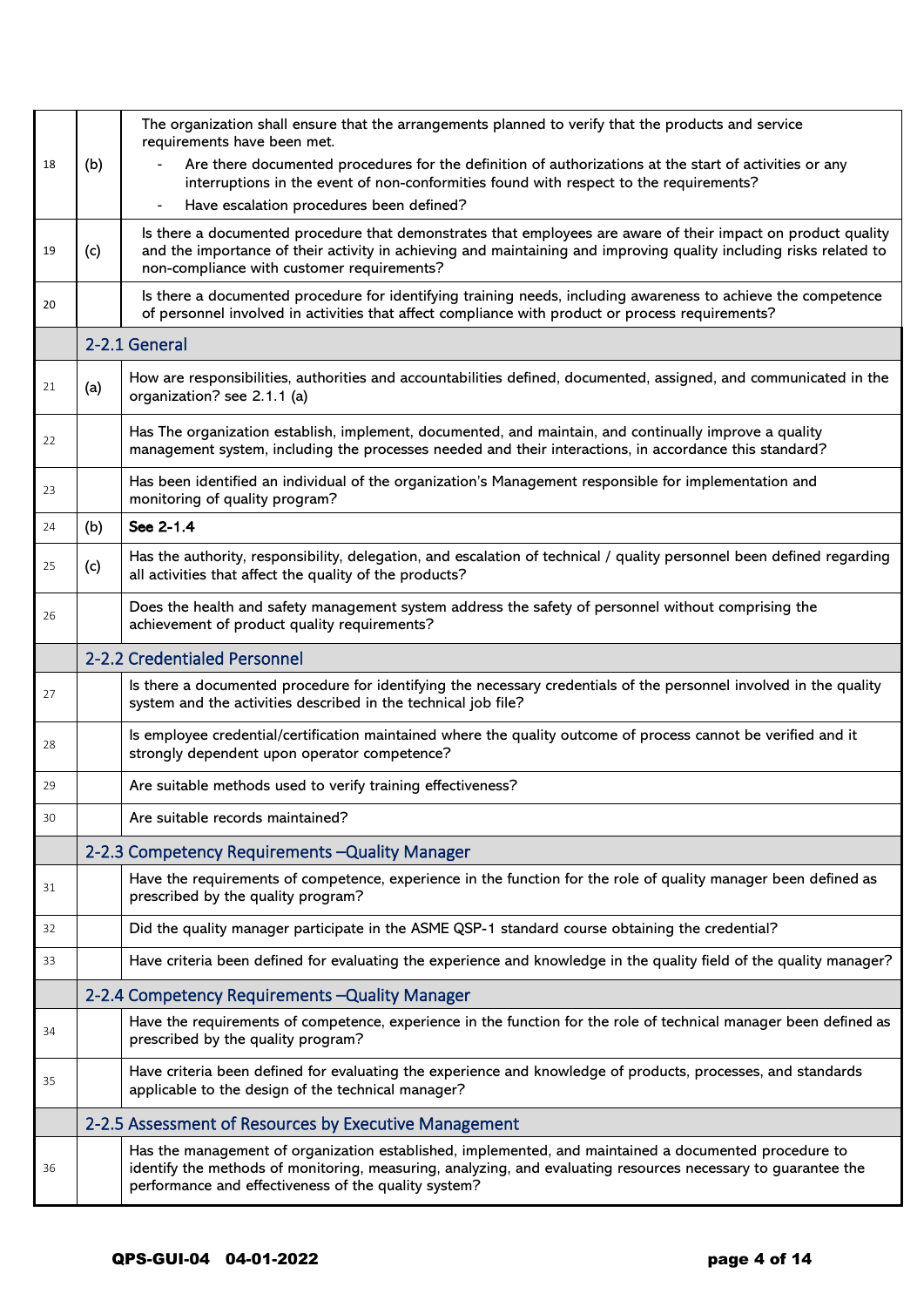| 37 |     | Has the periodicity for the analysis of the results obtained from monitoring and measurement of the adopted<br>quality system been defined?                                                                                                                                                                                       |
|----|-----|-----------------------------------------------------------------------------------------------------------------------------------------------------------------------------------------------------------------------------------------------------------------------------------------------------------------------------------|
| 38 |     | All the resources arising from the planned management review were systematically analyzed and implemented?                                                                                                                                                                                                                        |
| 39 |     | Have the training and education needs of the personnel been analyzed during the periodic management review in<br>relation to the results of the monitoring of production processes?                                                                                                                                               |
|    |     | 2-3.1 General                                                                                                                                                                                                                                                                                                                     |
| 40 | (a) | Is there a documented procedure that defines responsibilities for the preparation, approval and issuance and<br>changes of quality documents or that affect product quality?                                                                                                                                                      |
| 41 | (b) | How are documents of external origin verified to ensure that relevant versions are used and maintained?                                                                                                                                                                                                                           |
| 42 |     | How obsolete documents are identified and removed to ensure against unintended use?                                                                                                                                                                                                                                               |
| 43 |     | How does the organization ensure integration of external documents into the product realization process or any<br>other affected process?                                                                                                                                                                                         |
|    |     | <b>2-3.2 COMPETENCY MATRIX</b>                                                                                                                                                                                                                                                                                                    |
| 44 |     | Have responsibilities and competences been defined for the preparation, approval, issue, and modification of<br>quality documents?                                                                                                                                                                                                |
|    |     | 2-3.3 Access to Controlled Documents                                                                                                                                                                                                                                                                                              |
| 45 | (a) | How is the documented information required by the quality program checked to ensure availability for use where<br>and when it is needed?                                                                                                                                                                                          |
| 46 |     | how is the documented information required by the quality program adequately protected?                                                                                                                                                                                                                                           |
| 47 | (b) | Has the organization prepared the following activities on documented information?<br>distribution, access, recovery, use<br>conservation and readability<br>management of change<br>availability                                                                                                                                  |
| 48 |     | Have the persons responsible for the control and management of the documented information been defined in<br>accordance with the competence matrix?                                                                                                                                                                               |
|    |     | 2-4.1 General                                                                                                                                                                                                                                                                                                                     |
| 49 |     | Does the organization have a documented procedure for the management, review, distribution, implementation of<br>the TECHNICAL JOB FILE requirements for each internal Job/ PO?                                                                                                                                                   |
|    |     | 2-4.2 Preparation, Review and Approval of TECHNICAL JOB FILE.                                                                                                                                                                                                                                                                     |
| 50 | (a) | Have the following arguments been defined within the TECHNICAL JOB FILE. requirements?<br>customer PRODUCT requirements and technical specifications<br>logistical requirements<br>production feasibility<br>project planning<br>Verification activity<br>validation, monitoring, measurement, INSPECTION, and testing activities |
|    |     | acceptance criteria                                                                                                                                                                                                                                                                                                               |
| 51 |     | How is the TECHNICAL JOB FILE checked to ensure availability for use where and when it is needed?                                                                                                                                                                                                                                 |
| 52 |     | Have access procedures been defined for the personnel involved in the documentation according to their functions<br>and responsibilities?                                                                                                                                                                                         |
| 53 | (b) | In the TECHNICAL JOB FILE. are defined the processes in which credential personnel is required?                                                                                                                                                                                                                                   |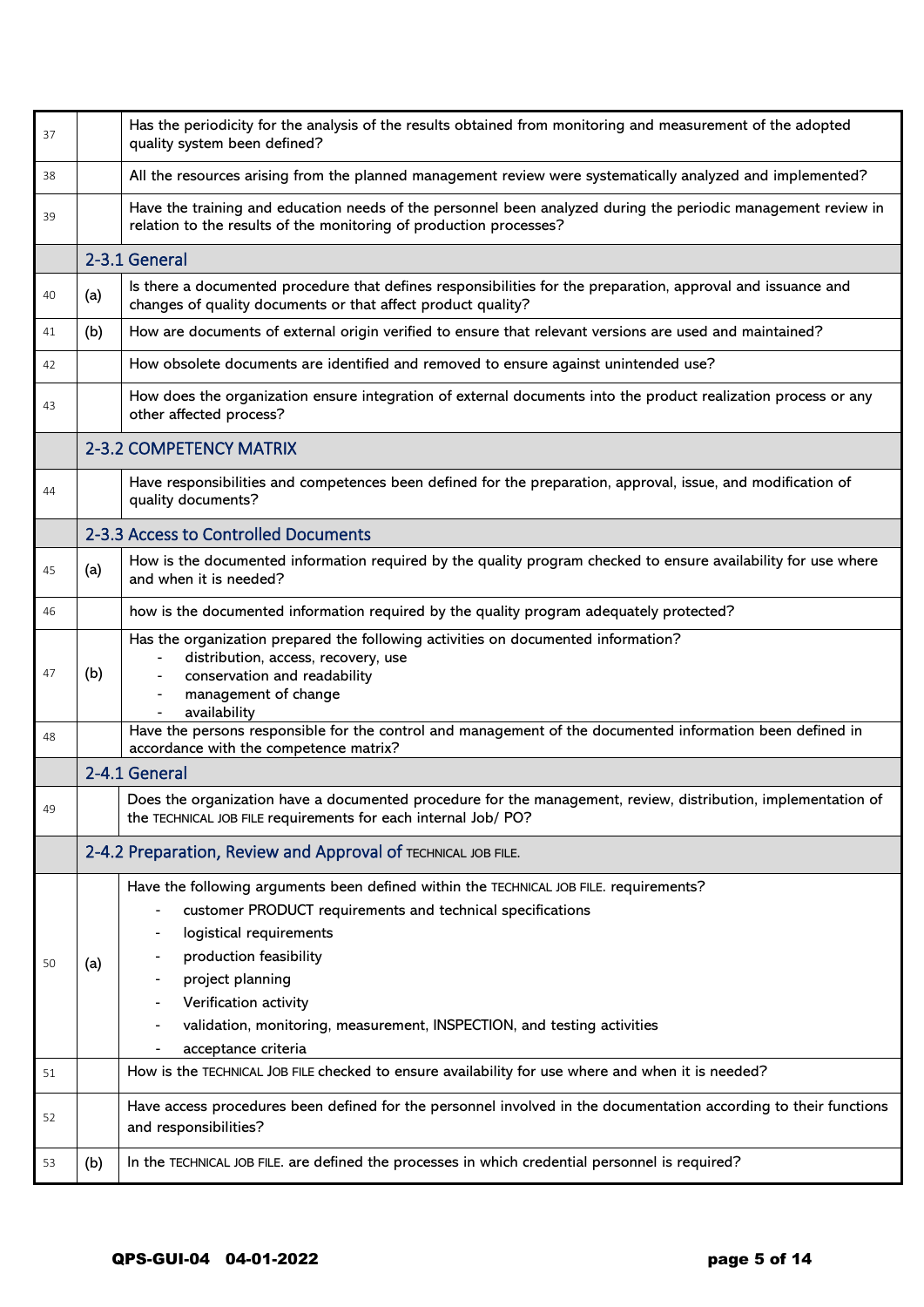| 54 |                                                                       | Has the technical and quality personnel determined and documented the inspection and testing to be addressed in<br>the TECHNICAL JOB FILE?                                                                                                                                                                                                                                                                                       |
|----|-----------------------------------------------------------------------|----------------------------------------------------------------------------------------------------------------------------------------------------------------------------------------------------------------------------------------------------------------------------------------------------------------------------------------------------------------------------------------------------------------------------------|
| 55 | (c)                                                                   | Is the TECHNICAL JOB FILE. reviewed by competent personnel who have access to the latest applicable<br>documentation?                                                                                                                                                                                                                                                                                                            |
| 56 |                                                                       | Are responsibilities for TECHNICAL JOB FILE. preparation, review, and approval identified based on competency?                                                                                                                                                                                                                                                                                                                   |
| 57 | (d)                                                                   | Are organization responsibilities for the review and approval of the client's TECHNICAL JOB FILE. requirements<br>identified based on competency?                                                                                                                                                                                                                                                                                |
|    |                                                                       | 2-5.1 General                                                                                                                                                                                                                                                                                                                                                                                                                    |
| 58 |                                                                       | Is there documented information that describes the activities/processes that have a qualitative impact on the<br>PRODUCT as:<br>Procedures<br>Work instructions<br>Technical / functional drawing<br>Acceptance criteria<br>Sampling methods<br>Quality plans                                                                                                                                                                    |
| 59 |                                                                       | Have acceptability criteria been defined for each activity / process in accordance with the requirements?                                                                                                                                                                                                                                                                                                                        |
|    |                                                                       | 2-5.2 Preparation, Review and Approving for Use                                                                                                                                                                                                                                                                                                                                                                                  |
| 60 |                                                                       | Are responsibilities for the preparation, review and approval of documented information identified based on<br>competency matrix?                                                                                                                                                                                                                                                                                                |
|    | 2-6.1 General                                                         |                                                                                                                                                                                                                                                                                                                                                                                                                                  |
| 61 | (a)                                                                   | Is there a documented procedure for the initial assessment, approval and use of qualified suppliers?                                                                                                                                                                                                                                                                                                                             |
| 62 |                                                                       | Does the organization established, implemented, and maintained a documented procedure for managing orders to<br>approved suppliers?                                                                                                                                                                                                                                                                                              |
| 63 | (b)                                                                   | Does the organization communicate the suppliers the following requirements through documented information?<br>processes or Products to be supplied.<br>criteria for the approval of methods, processes, and equipment<br>releases of PRODUCT and services<br>competence and credential of personnel<br>control and monitoring of supplier performance<br>verification or validation activities to be carried out at the supplier |
|    | 2-6.2 Preparation, Review and Approval for Release of Purchase Orders |                                                                                                                                                                                                                                                                                                                                                                                                                                  |
| 64 | (a)                                                                   | Does the organization communicate through documented information to suppliers the criteria for the acceptance<br>of Products and services?                                                                                                                                                                                                                                                                                       |
| 65 | (b)                                                                   | Is the purchase documentation checked, before issuing to the supplier, by competent personnel to confirm<br>compliance with the requirements of the TECHNICAL JOB FILE? requirements?                                                                                                                                                                                                                                            |
| 66 | (c)                                                                   | Are responsibilities for the preparation, review and approval of purchase orders identified based on competency?                                                                                                                                                                                                                                                                                                                 |
|    |                                                                       | 2-7.1 General                                                                                                                                                                                                                                                                                                                                                                                                                    |
| 67 |                                                                       | Has the organization restricted the PROCUREMENT of Products or processes in the following categories?<br>- approved suppliers, suppliers indicated by the customer, customer.                                                                                                                                                                                                                                                    |
| 68 |                                                                       | Are the purchase from unapproved suppliers prevented by a properly control?                                                                                                                                                                                                                                                                                                                                                      |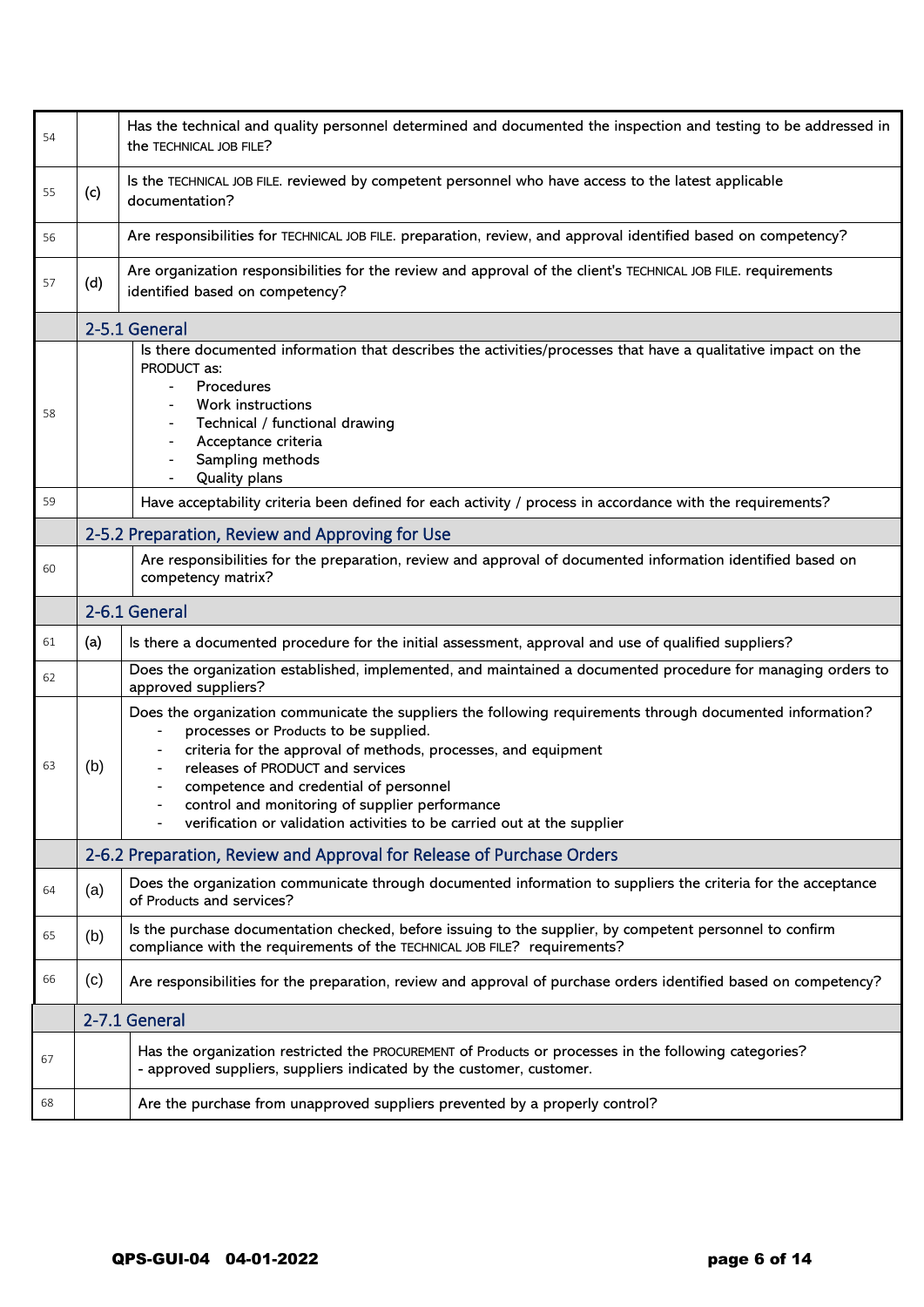|    | 2-7.2 Procurement of Product from an Approved Supplier |                                                                                                                                                                                                                                                        |  |
|----|--------------------------------------------------------|--------------------------------------------------------------------------------------------------------------------------------------------------------------------------------------------------------------------------------------------------------|--|
|    |                                                        | Has the organization implemented a documented procedure for?                                                                                                                                                                                           |  |
|    |                                                        | select the types and extent of controls.                                                                                                                                                                                                               |  |
| 69 |                                                        | acceptance criteria<br>identification of materials                                                                                                                                                                                                     |  |
|    |                                                        | handling of Products                                                                                                                                                                                                                                   |  |
|    |                                                        | storage of Products                                                                                                                                                                                                                                    |  |
|    |                                                        | 2-7.3 Procurement of Product from a Supplier Specified by The Customer                                                                                                                                                                                 |  |
| 70 |                                                        | if the customer requires a specific supplier for the supply of Products or processes, does the organization use the<br>same methods identified in point 2-7.2?                                                                                         |  |
|    |                                                        | 2-7.4 Customer Supplied Product                                                                                                                                                                                                                        |  |
| 71 |                                                        | in case the customer supplies Products or processes, does the organization use the same methods identified in<br>point 2-7.2?                                                                                                                          |  |
|    |                                                        | 2-7.5 Approved Supplier Evaluation                                                                                                                                                                                                                     |  |
| 72 |                                                        | Has the organization determined a documented procedure for evaluation, selection, performance monitoring and<br>re-evaluation of suppliers, based on the ability to provide processes or Products and services in accordance with<br>the requirements? |  |
| 73 | (a)                                                    | Presence of an ASME certificate in accordance with the requirements                                                                                                                                                                                    |  |
| 74 | (b)                                                    | Verification and acceptance of objective evidence of the quality of the Products and services provided, by<br>competent and authorized personnel for the evaluation identified in competency matrix                                                    |  |
| 75 | (c)                                                    | Audit results carried out on supplier management system by appointed, competent and certified personnel.                                                                                                                                               |  |
| 76 | (d)                                                    | Analysis of previous performances carried out by competent and AUTHORIZED PERSONNEL as:<br>-INSPECTIONs at the supplier<br>-surveillance at the supplier<br>-quality of the Products supplied<br>-time to delivery                                     |  |
|    |                                                        | 2-7.6 Source Documentation Package                                                                                                                                                                                                                     |  |
| 77 |                                                        | Is there evidence that all material certifications, process certifications and certifications of compliance are supplied<br>with the materials are traceable? (i.e. batch number, heat codes.)                                                         |  |
|    |                                                        | 2-7.7 Supplier Performance Management                                                                                                                                                                                                                  |  |
| 78 |                                                        | Has the organization included in his audit program schedule, audit process and audit PRODUCT at the supplier?                                                                                                                                          |  |
| 79 |                                                        | Has the organization determined, based on the risks, the performance of the supplier, the certifications obtained,<br>and the organizational level, the criteria on the need, the type and frequency of audits?                                        |  |
| 80 |                                                        | Is the system, process or PRODUCT audit carried out at the supplier's premises performed by AUTHORIZED<br>PERSONNEL of the organization?                                                                                                               |  |
| 81 |                                                        | Are the reports of these audits kept and maintained by the organization?                                                                                                                                                                               |  |
| 82 | (a)                                                    | Are the personnel performing quality management system audits at the supplier premises (second type) identified<br>in the competence matrix?                                                                                                           |  |
| 83 |                                                        | Has the organization determined, based on the risks, the performance of the supplier, the certifications obtained,<br>and the organizational level, the criteria on the need, type, and frequency of audits?                                           |  |
| 84 | (b)                                                    | Are the personnel performing a process INSPECTION or surveillance activity at the supplier premises identified in<br>the competency matrix?                                                                                                            |  |
| 85 | (c)                                                    | Are the personnel performing PRODUCT INSPECTIONs and /or TEST activity at the supplier premises identified in<br>the COMPETENCY MATRIX?                                                                                                                |  |
|    |                                                        | 2-7.8 Receiving Inspection                                                                                                                                                                                                                             |  |
| 86 |                                                        | Have the responsibilities for the control of incoming material been defined in procedures and work instructions?                                                                                                                                       |  |
| 87 |                                                        | Have work instruction, extension methods, acceptability criteria been defined for the verification of Products<br>received in the case of control by random sampling?                                                                                  |  |
| 88 |                                                        | Is inspected material adequately identified as to acceptance or rejection and traceable to receiving INSPECTION<br>report?                                                                                                                             |  |

ś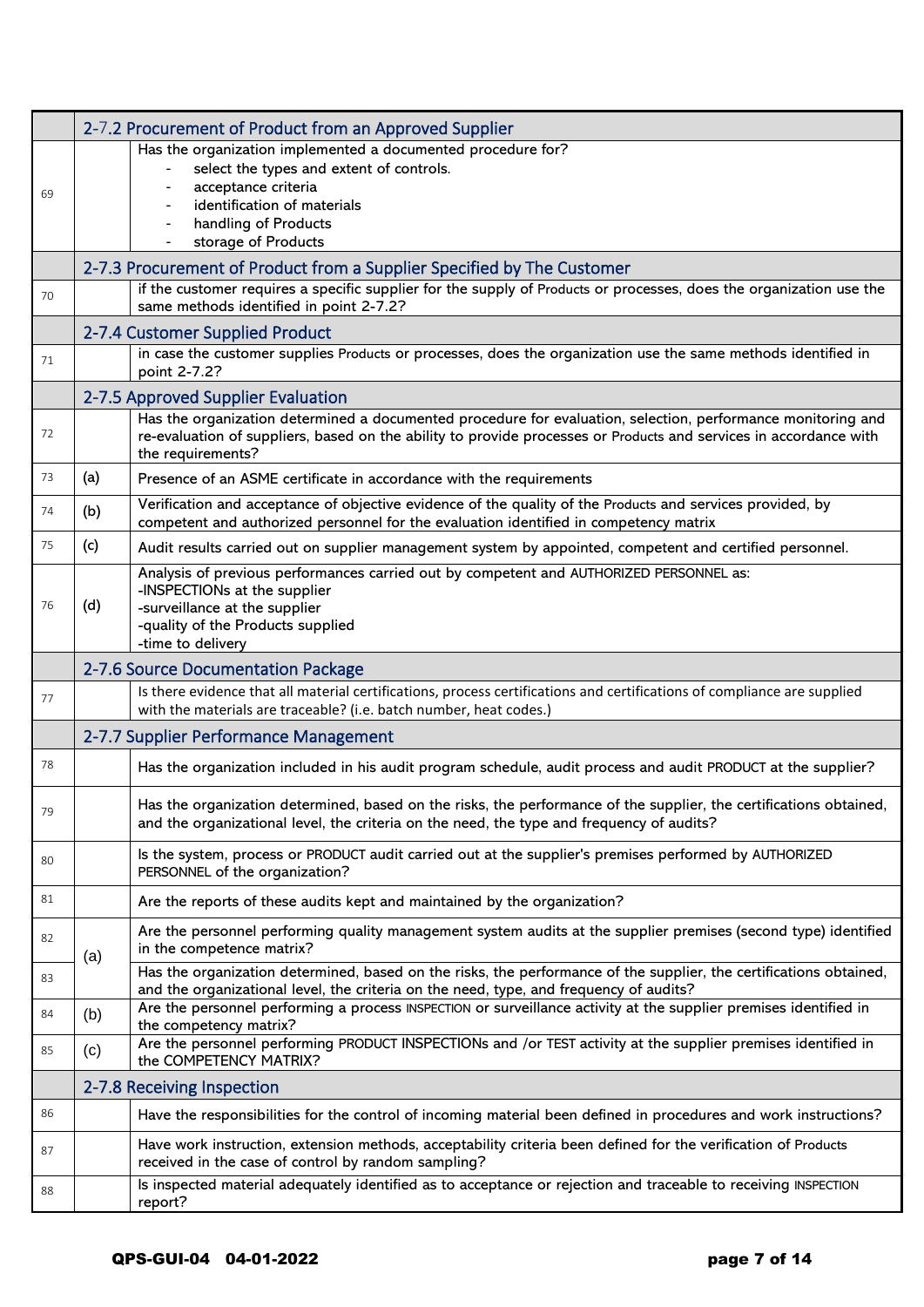| 89  |           | Do supplier corrective action requests requiring root cause investigation show responses are analyzed?                                                                                                                                                                                          |
|-----|-----------|-------------------------------------------------------------------------------------------------------------------------------------------------------------------------------------------------------------------------------------------------------------------------------------------------|
| 90  |           | Does the organization have a documented procedure to ensure that the processes, Products and services<br>purchased comply with the current legal requirements applicable in the country of receipt, in the country of<br>dispatch and in the country of destination identified by the customer? |
| 91  |           | Does the organization keep documented information of these activities and all necessary actions resulting from<br>the assessments?                                                                                                                                                              |
| 92  | (a)       | Are the Products received by approved supplier or imposed supplier, for further use on the organization's<br>products, verified with the acceptability criteria?                                                                                                                                |
| 93  | (b)       | Are the PRODUCT received by the customer for further use on the organization's Products verified with the same<br>acceptability criteria as the approved supplier?                                                                                                                              |
|     |           | 2-7.8 Receiving Inspection                                                                                                                                                                                                                                                                      |
| 94  |           | Are the quality personnel assigned to the control of incoming material and services defined in the competency<br>matrix?                                                                                                                                                                        |
|     |           | 2.8 Control and identification of products                                                                                                                                                                                                                                                      |
| 95  |           | Has the organization planned, documented, and implemented control plans to verify compliance with the<br>requirements, for each subsystem, component and / or production material and all externally sourced Products<br>and services throughout the production processes?                      |
| 96  |           | Are appropriate work instructions available where needed that accurately describe all work methods including<br>INSPECTIONs and TESTs to be done during production?                                                                                                                             |
| 97  |           | Are parts correctly identified throughout the entire processing route, including storage?                                                                                                                                                                                                       |
| 98  |           | Is there a technique defined to check for unidentified material, containers, loose parts etc?                                                                                                                                                                                                   |
| 99  |           | Is a batch traveller (or route card) utilized and does it clearly define all processing and INSPECTION steps for each<br>PRODUCT lot as it progresses through manufacturing and TEST?                                                                                                           |
| 100 |           | Do the records indicate the completed manufacturing processes with the names and dates of those who<br>performed each identified step?                                                                                                                                                          |
| 101 |           | Does this card reflect the sequence of manufacture?                                                                                                                                                                                                                                             |
| 102 |           | Are there procedures and practices to prevent contamination or degradation of parts from dust, oil, hazardous<br>substances, or other environmental contaminants?                                                                                                                               |
| 103 | (a)       | Is traceability of critical and significant characteristics assured?                                                                                                                                                                                                                            |
| 104 |           | Are record retention periods in accordance with client, standard and regulatory requirements implemented and<br>followed?                                                                                                                                                                       |
| 105 |           | Are raw material and parts identified to allow traceability to the subcontractor's process?                                                                                                                                                                                                     |
| 106 |           | does the organization determine and implement the identification of non-conform or suspect Products?                                                                                                                                                                                            |
| 107 | (b)       | Is the process for identification and handling of reworked material documented and followed?                                                                                                                                                                                                    |
|     | $2 - 9.1$ | General                                                                                                                                                                                                                                                                                         |
| 108 | (a)       | Have the processes and activities that influence the quality of the PRODUCT been defined and have the competent<br>personnel involved in these processes/activities been identified?                                                                                                            |
| 109 |           | Have the processes on the competency matrix been defined?                                                                                                                                                                                                                                       |
| 110 |           | For each process or activity that has an impact on the quality of the product or service, has the relevant<br>personnel been defined in the competency matrix?                                                                                                                                  |
| 111 |           | Are written improvement plans are implemented to reduce sources of variation?                                                                                                                                                                                                                   |
| 112 | (b)       | Has the organization established, implemented, and actuated procedures or work instruction for the PRODUCT to<br>use documents that identify the technical and quality requirements included TECHNICAL JOB FILE.?                                                                               |
| 113 |           | Are these process documents also used for products destined for warehouse?                                                                                                                                                                                                                      |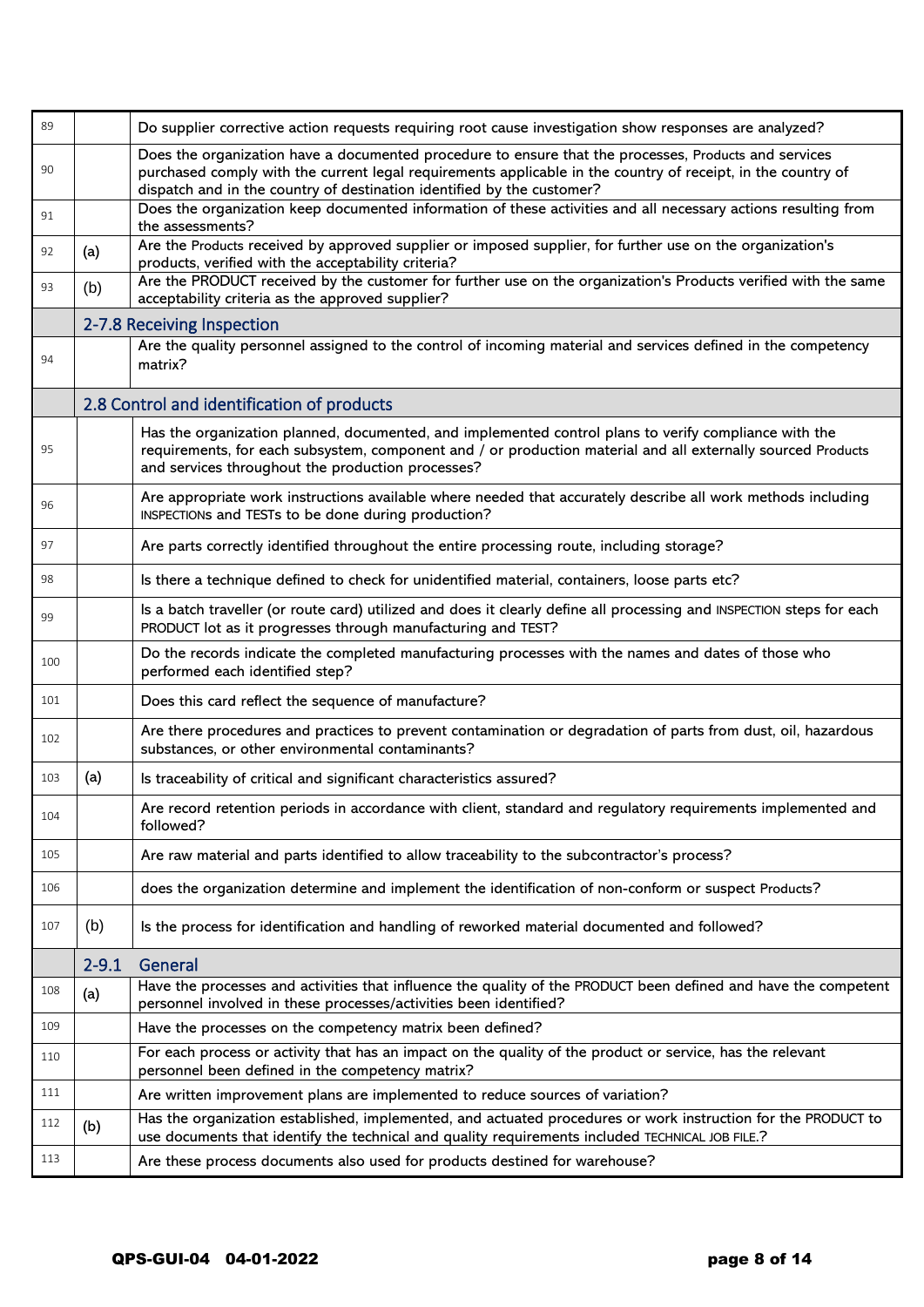|     | 2-9.2 Identifying and Controlling a SPECIAL PROCESS |                                                                                                                                                                                                             |
|-----|-----------------------------------------------------|-------------------------------------------------------------------------------------------------------------------------------------------------------------------------------------------------------------|
| 114 |                                                     | Has the organization identified the SPECIAL PROCESS?                                                                                                                                                        |
| 115 |                                                     | Are credentials and responsibilities defined for personnel performing special processes?                                                                                                                    |
| 116 | (a)                                                 | Are the personnel carrying out SPECIAL PROCESS, formally trained and in possession of credentials according to the<br>technical job file or customer requirements or competency matrix?                     |
| 117 |                                                     | Are responsibilities and authorities defined for the verification of the results of special processes?                                                                                                      |
| 118 | (b)                                                 | Is there a documented, up-to-date training/certification plan for personnel performing special processes?                                                                                                   |
| 119 |                                                     | Is the responsibility for executing / verifying these plans defined?                                                                                                                                        |
| 120 | (c)                                                 | Is the competence of the personnel performing SPECIAL Processes defined, current and described in the<br>competency matrix?                                                                                 |
|     |                                                     | 2-9.3 Planned Maintenance                                                                                                                                                                                   |
| 121 |                                                     | Does the organization determine and implement a documented maintenance system?                                                                                                                              |
| 122 |                                                     | Are the process equipment to make a PRODUCT that meets the requirements identified?                                                                                                                         |
| 123 |                                                     | Is the preventive maintenance schedule is followed since PRODUCT cannot be made with tools that are outside of<br>maintenance period?                                                                       |
| 124 |                                                     | Are tools stored in an appropriate, clearly defined area with systematic tracking that provides traceability,<br>particularly of customer/owned tools and equipment?                                        |
| 125 |                                                     | Are periodic maintenance activities established, implemented, and documented?                                                                                                                               |
| 126 |                                                     | Are the resources required for periodic maintenance established?                                                                                                                                            |
| 127 |                                                     | Are the personnel involved in periodic maintenance and repairs competent and identified and have the necessary<br>skills?                                                                                   |
| 128 |                                                     | if the periodic maintenance and repair service is outsourced, has the supplier been approved in accordance with<br>what is specified in par 2-7.5?                                                          |
| 129 |                                                     | Is the documentation relating to periodic maintenance and repairs kept and the responsibilities and storage<br>period defined?                                                                              |
|     |                                                     | 2-10.1 General                                                                                                                                                                                              |
| 130 |                                                     | Have control and INSPECTION plans (or equivalent documents) been established, implemented, documented, and<br>maintained to ensure compliance with present standard and technical job file requirements?    |
| 131 |                                                     | Control plans or INSPECTION instructions, compliant with update TECHNICAL JOB FILE requirements?                                                                                                            |
| 132 |                                                     | Is all required INSPECTION and TEST equipment available and adequate for the relevant standard of technical job<br>file requirements?                                                                       |
| 133 |                                                     | Are all required INSPECTION TEST equipment and fixtures within the calibration system?                                                                                                                      |
| 134 |                                                     | In the case of verification of PRODUCT s manufactured in batches, lots, heats have sampling methods been<br>implemented, documented, and maintained for the control of conformity?                          |
|     |                                                     | 2-10.2 Inspections                                                                                                                                                                                          |
| 135 |                                                     | Has the organization planned and implemented INSPECTIONs during each job phase to verify compliance with<br>requirements, where applicable?                                                                 |
| 136 |                                                     | Has the organization defined, implemented, and documented through the technical personnel in charge the type,<br>methods and extent of INSPECTIONs and defined the related characteristics to be inspected? |
| 137 |                                                     | Are the responsibilities and authorities of the personnel who carry out, document, and evaluate the results of the<br>INSPECTIONs defined?                                                                  |
|     |                                                     | 2-10.3 Tests                                                                                                                                                                                                |
| 138 |                                                     | Has the organization planned and implemented TESTs during each job phase to verify compliance with<br>requirements, where applicable?                                                                       |
| 139 |                                                     | Has the organization defined, implemented, and documented through the technical personnel in charge the type,<br>methods and extent of TEST s and defined the related characteristics to be tested?         |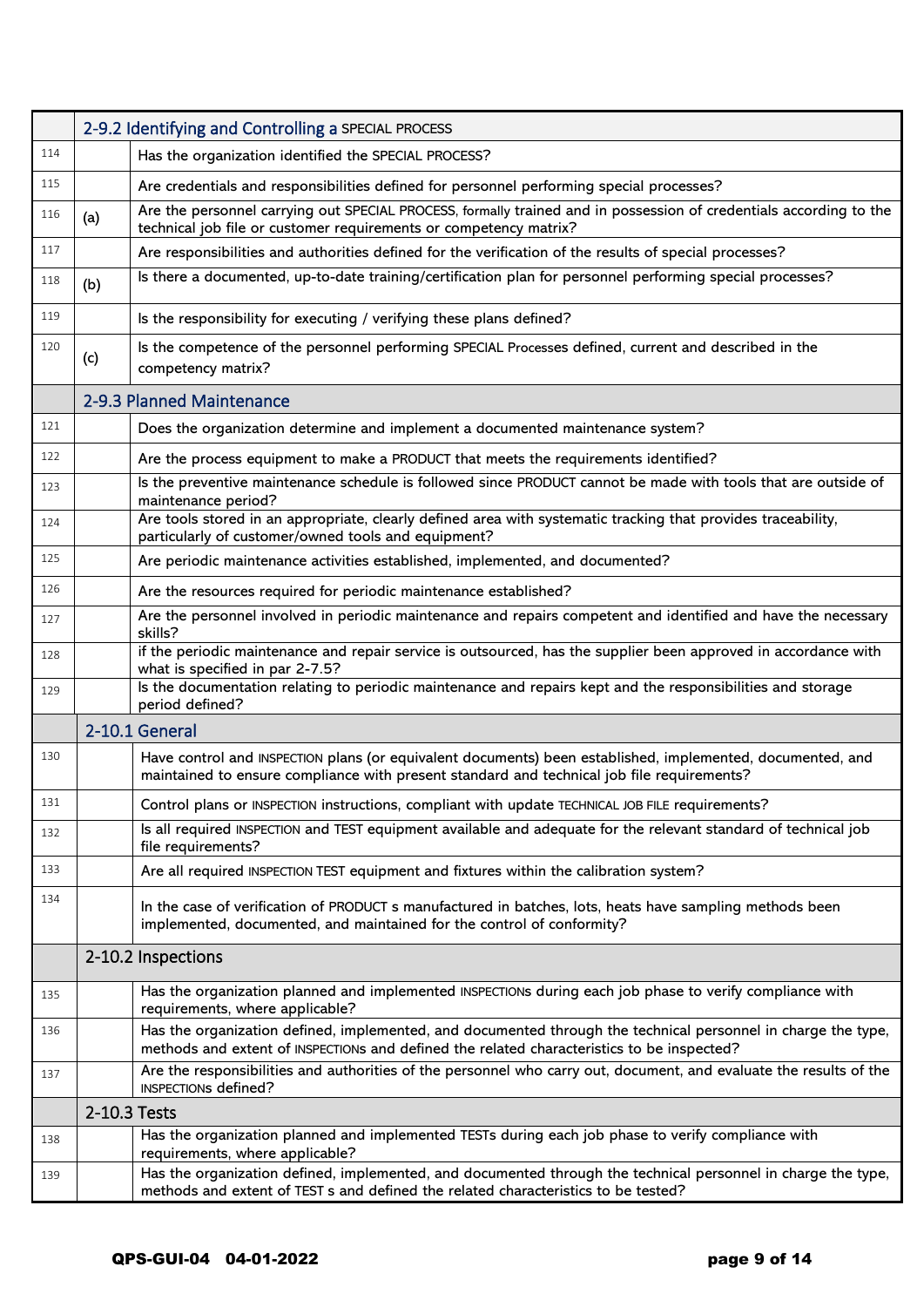| 140 |     | Are the responsibilities and authorities of the personnel who carry out, document, and evaluate the results of the<br>tests defined?                                                                                                                                                                                                                                                                             |
|-----|-----|------------------------------------------------------------------------------------------------------------------------------------------------------------------------------------------------------------------------------------------------------------------------------------------------------------------------------------------------------------------------------------------------------------------|
|     |     | 2-10.4 Testing Laboratory                                                                                                                                                                                                                                                                                                                                                                                        |
| 141 | (a) | Does the organization for TEST carried out externally, use laboratories on the list of approved suppliers?                                                                                                                                                                                                                                                                                                       |
| 142 |     | Does the organization verified for ISO 17025 accredited laboratories that the accreditation scope is in accordance with the<br>TEST s specification to be performed, not expired, withdrawn, or suspended?                                                                                                                                                                                                       |
| 143 | (b) | For non-accredited laboratories, the quality manager carried out periodic audits to confirm the supplier's ability to comply<br>with the criteria of ISO 17025?                                                                                                                                                                                                                                                  |
| 144 |     | Has the customer's approval been requested in the case of using a non-accredited laboratory?                                                                                                                                                                                                                                                                                                                     |
|     |     | 2-10.5 Inspection and Test Status Indicators                                                                                                                                                                                                                                                                                                                                                                     |
| 145 |     | Has the organization ensured that all records that provide evidence that the work has passed/ not pass specific<br>acceptance criteria for INSPECTIONs and /or TESTs, are maintained, identified on the PRODUCT or traceable?                                                                                                                                                                                    |
| 146 | (a) | Has the organization established and implemented documented information to ensure immediate identification<br>and removal from use of any equipment, PRODUCT, tooling, and machinery found to be non-compliant? As:<br>-Has failed in operation in any parameter<br>-Shows evidence of physical damage<br>-Is suspect for any reason<br>-Has not been calibrated in acc with the established time scale<br>-etc. |
| 147 | (b) | Have methods been defined and implemented to identify the status of INSPECTIONs and TESTs on the PRODUCT, by<br>using markings, authorized stamps, tags, labels, routing cards, INSPECTION records, physical location, barcode,<br>quick response (QR), frequency identification (RFID) or other suitable means which indicate the conformance or<br>nonconformance of work performed?                           |
|     |     | 2-10.6 Competency Requirements - Inspection and Test Personnel, Production and Quality Personnel                                                                                                                                                                                                                                                                                                                 |
| 148 | (a) | Has the organization defined the responsibility and authority of the personnel assigned to controls during all<br>stages of production, the final release of the PRODUCT and INSPECTIONS/TESTs?                                                                                                                                                                                                                  |
| 149 |     | Have these responsibilities and authorities of the personnel assigned to controls during all stages of production,<br>the final release of the PRODUCT and INSPECTION/TEST been defined on the competency matrix?                                                                                                                                                                                                |
| 150 | (b) | Has the organization identified and established procedures for assessing personnel to INSPECTION and TEST<br>activities (including instrumentation and equipment) based on their skills, experience, and knowledge?                                                                                                                                                                                              |
| 151 |     | Has the organization identified on the competency matrix the personnel assigned to the INSPECTION and TEST<br>activities in possession of the credentials, considering the type of credentials and the organization that iussued<br>the credentials?                                                                                                                                                             |
| 152 |     | Has the organization identified and established procedures for the maintenance and proficiency of personnel<br>credentials?                                                                                                                                                                                                                                                                                      |
| 153 |     | Have the personnel with credentials assigned to non-destructive testing activity been listed in the competency<br>matrix?                                                                                                                                                                                                                                                                                        |
|     |     | 2-11.1 General                                                                                                                                                                                                                                                                                                                                                                                                   |
| 154 |     | Are measuring devices and gauges and TEST equipment (included software) routinely calibrated and controlled per<br>documented procedures?                                                                                                                                                                                                                                                                        |
| 155 |     | Have the control periodicity and acceptability criteria been identified in the instrument management system?                                                                                                                                                                                                                                                                                                     |
| 156 |     | Is the documentation relating to periodic calibration kept and the responsibilities and storage period defined?                                                                                                                                                                                                                                                                                                  |
| 157 |     | Are appropriate controls in place to verify the suitability and accuracy of computer software prior to initial use in checking<br>PRODUCT quality or control of processes?                                                                                                                                                                                                                                       |
| 158 |     | Is there a formal method use to qualify new o rebuilt quality devices or TEST equipment prior to use?                                                                                                                                                                                                                                                                                                            |
|     |     | 2-11.2 Calibration of Measuring and Testing Equipment                                                                                                                                                                                                                                                                                                                                                            |
| 159 | (a) | Are gauges and TEST equipment calibrated against standards traceable to a recognized regulatory body or agency?                                                                                                                                                                                                                                                                                                  |
| 160 | (b) | Has the person responsible for internal calibrations been appointed based on competence, knowledge, and experience (at<br>least ISO 17025)?                                                                                                                                                                                                                                                                      |
| 161 |     | Has the personnel who internally calibrates the instrumentation that affects the quality of the PRODUCT or process been<br>identified and has the necessary competence and training?                                                                                                                                                                                                                             |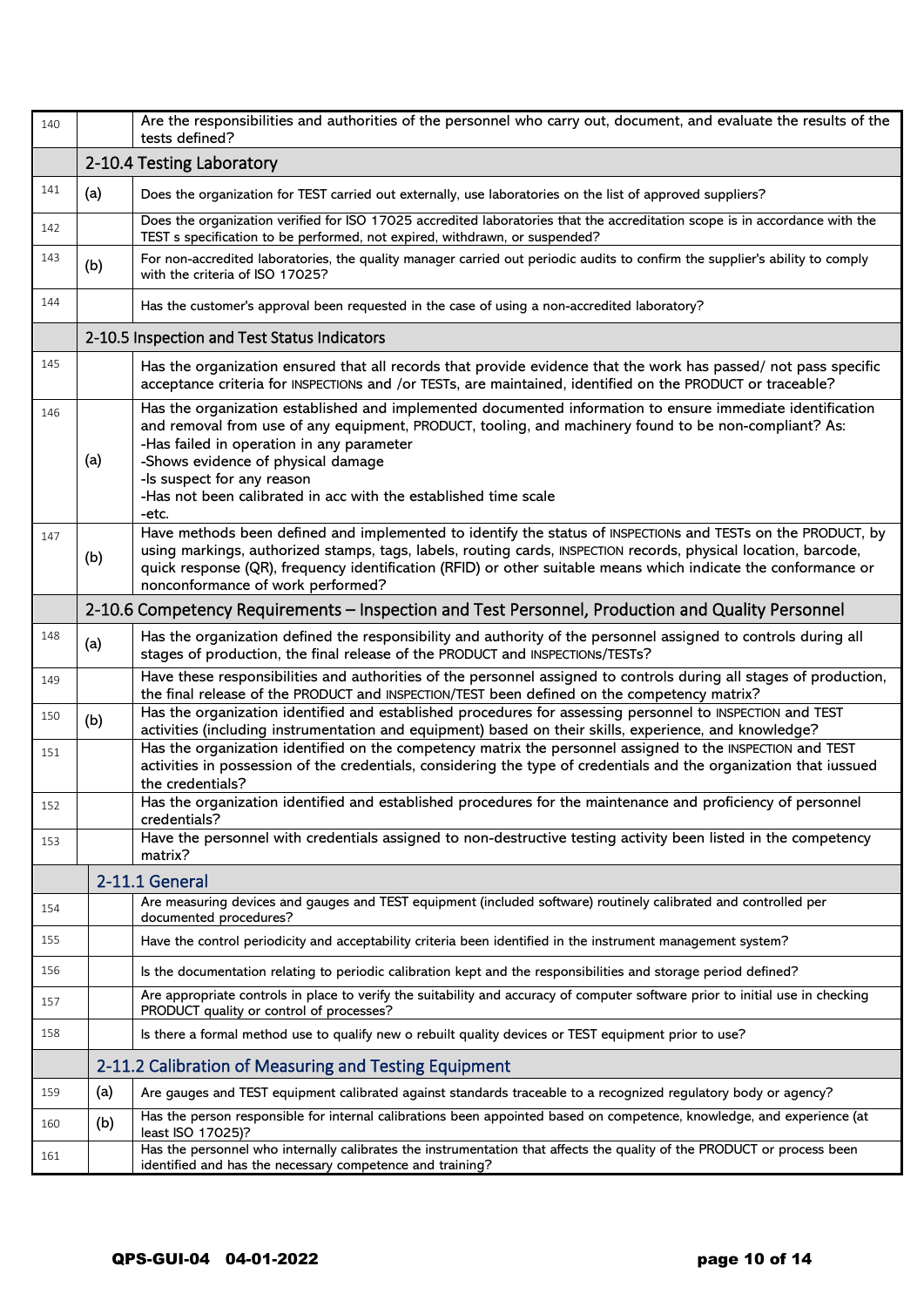|     |     | 2-11.3 Calibration Laboratory                                                                                                                                                                                                                                                                                                                                                                                |
|-----|-----|--------------------------------------------------------------------------------------------------------------------------------------------------------------------------------------------------------------------------------------------------------------------------------------------------------------------------------------------------------------------------------------------------------------|
| 162 |     | Does the organization for calibration carried out externally, use laboratories on the list of approved suppliers?                                                                                                                                                                                                                                                                                            |
| 163 | (a) | Does the organization verified for ISO 17025 accredited laboratories that the accreditation scope is in accordance with the<br>calibrations to be performed, not expired, withdrawn, or suspended?                                                                                                                                                                                                           |
| 164 | (b) | For non-accredited laboratories, the quality manager carried out periodic audits to confirm the supplier's ability to comply<br>with the criteria of ISO 17025?                                                                                                                                                                                                                                              |
| 165 |     | Has the customer's approval been requested in the case of using a non-accredited laboratory?                                                                                                                                                                                                                                                                                                                 |
|     |     | 2-11.4 Calibration Status Indicators                                                                                                                                                                                                                                                                                                                                                                         |
| 166 |     | Is each item of INSPECTION, TEST, measuring equipment and fixtures correctly and uniquely identified (including<br>next calibration date) within the calibration system?                                                                                                                                                                                                                                     |
| 167 |     | Has his status been identified?                                                                                                                                                                                                                                                                                                                                                                              |
| 168 |     | Is there evidence that in-process routine calibration of TEST rigs (and ancillary equipment) has been carried out to<br>schedule?                                                                                                                                                                                                                                                                            |
| 169 |     | Is these information present on the instrumentation?                                                                                                                                                                                                                                                                                                                                                         |
| 170 |     | Is the environment in which TEST are performed appropriate?                                                                                                                                                                                                                                                                                                                                                  |
| 171 |     | Is there evidence of proper handling of TEST equipment?                                                                                                                                                                                                                                                                                                                                                      |
| 172 |     | Are the correct gauges and INSPECTION devices, as detailed on TECHNICAL JOB FILE., available?                                                                                                                                                                                                                                                                                                                |
| 173 |     | Is all measuring and TEST equipment in good working order?                                                                                                                                                                                                                                                                                                                                                   |
|     |     | 2-11.5 Discrepancies in Measuring and Testing Equipment                                                                                                                                                                                                                                                                                                                                                      |
| 174 |     | Is assessment made to check the validity of previous measurements done on Products where out-of-calibration<br>measuring devices were used?<br>-the previous measurement results obtained with this device are verified and stored<br>-the customer is notified in case of shipment of the Products<br>-Products measured with this instrument are considered as non-conform<br>-corrective actions are open |
|     |     | 2-12 Handling, Storage and Shipping                                                                                                                                                                                                                                                                                                                                                                          |
| 175 |     | Has the organization established specification for handling, storage, cleaning, packing, shipping, and<br>preservation to ensure PRODUCT or equipment compliance? Are readily accessible?                                                                                                                                                                                                                    |
| 176 |     | Do these documentations clearly identify the responsibility?                                                                                                                                                                                                                                                                                                                                                 |
| 177 |     | Are these specifications reviewed on a regular basis?                                                                                                                                                                                                                                                                                                                                                        |
| 178 |     | Is proper equipment and methods used to prevent PRODUCT damage or loss in all phases of the material<br>handling?                                                                                                                                                                                                                                                                                            |
| 179 |     | Are areas around the facility clean and orderly and are tools and equipment properly stored and readily for use<br>and is lighting and air quality are adequate?                                                                                                                                                                                                                                             |
| 180 |     | Are the packaging materials adequately protected against deterioration before use?                                                                                                                                                                                                                                                                                                                           |
| 181 |     | Is stored PRODUCT /material and equipment periodically inspected, and where applicable, actions are taken to<br>prevent deterioration per documented procedures?                                                                                                                                                                                                                                             |
| 182 |     | Does the organization consider the obsolete PRODUCT as a non-conformity PRODUCT?                                                                                                                                                                                                                                                                                                                             |
|     |     | 2-13.1 General                                                                                                                                                                                                                                                                                                                                                                                               |
| 183 | (a) | Has the organization established a documented procedure and the responsibility for non-conformity PRODUCT or<br>process results based on?                                                                                                                                                                                                                                                                    |
| 184 | (b) | - identification<br>- Correction<br>- Segregation, containment, return or suspension of the supply<br>- Customer information<br>- Obtaining the concession authorization                                                                                                                                                                                                                                     |
|     |     | 2-13.2 Nonconformity Status Indicators                                                                                                                                                                                                                                                                                                                                                                       |
| 185 |     | Has the personnel authorized to carry out the actions provided for in point 2-13.1 been identified?                                                                                                                                                                                                                                                                                                          |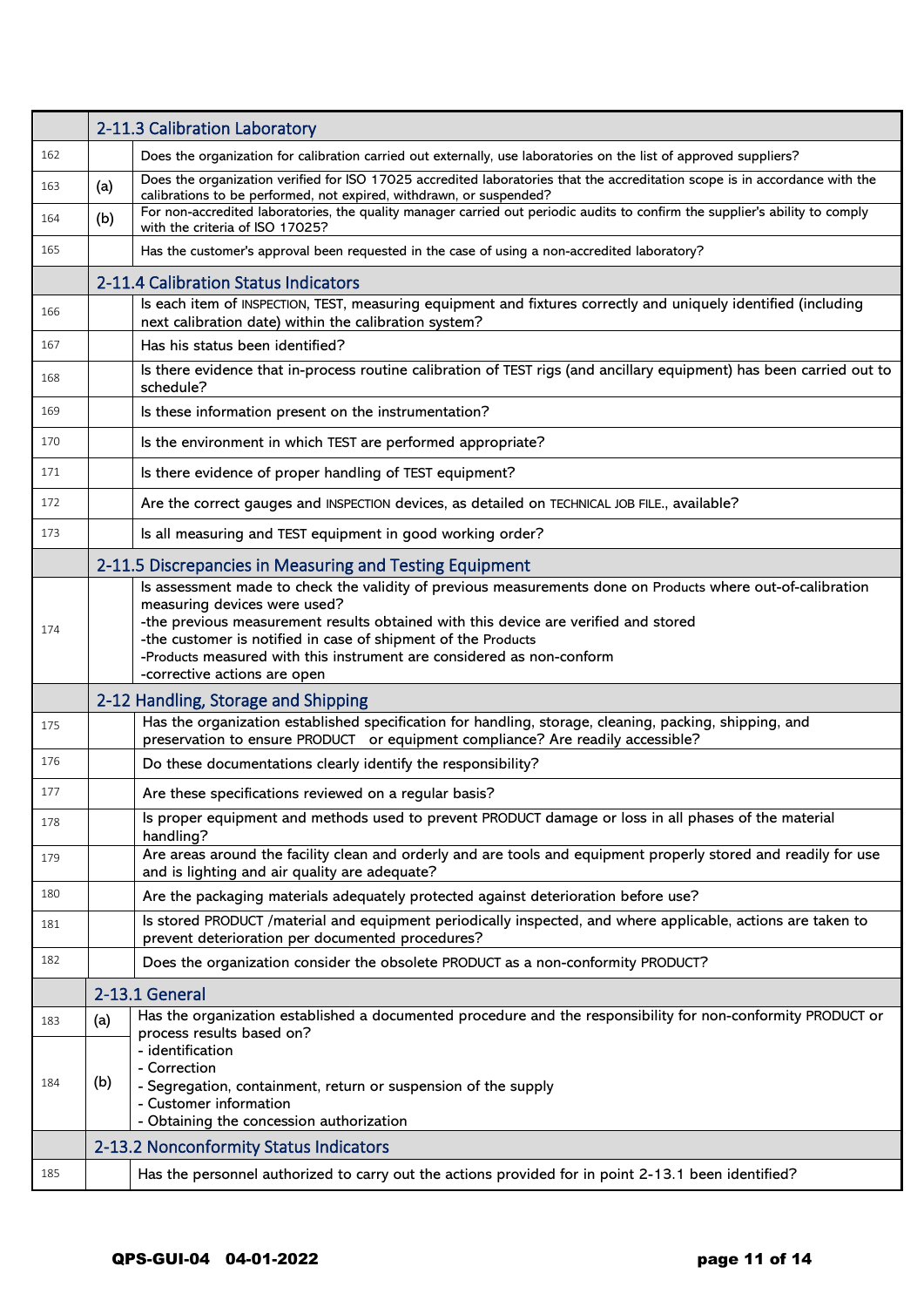|     | 2-13.3 Dispositioning of Nonconformities |                                                                                                                                                                                                                                                                                                                                                                                                                                                                                                                                                                                                                                                                                       |
|-----|------------------------------------------|---------------------------------------------------------------------------------------------------------------------------------------------------------------------------------------------------------------------------------------------------------------------------------------------------------------------------------------------------------------------------------------------------------------------------------------------------------------------------------------------------------------------------------------------------------------------------------------------------------------------------------------------------------------------------------------|
| 186 | (a)                                      | Has the AUTHORIZED PERSONNEL promote, carry out, provide corrective actions?                                                                                                                                                                                                                                                                                                                                                                                                                                                                                                                                                                                                          |
| 187 |                                          | Have responsibilities and authorities been defined in the management of corrective actions?                                                                                                                                                                                                                                                                                                                                                                                                                                                                                                                                                                                           |
| 188 | (b)                                      | Has quality personnel established and implemented containment (immediate) actions and effective where<br>necessary?                                                                                                                                                                                                                                                                                                                                                                                                                                                                                                                                                                   |
| 189 |                                          | Is rework material, parts and assemblies are re- inspected or re-tested to confirm compliance to requirements?                                                                                                                                                                                                                                                                                                                                                                                                                                                                                                                                                                        |
| 190 |                                          | Is PRODUCT traceability maintained to facilitate problem evaluation and corrective action?                                                                                                                                                                                                                                                                                                                                                                                                                                                                                                                                                                                            |
| 191 |                                          | Is the use of nonconforming material documented under a formal waiver or concession system?                                                                                                                                                                                                                                                                                                                                                                                                                                                                                                                                                                                           |
| 192 |                                          | Is there a recall system to notify customers of nonconforming PRODUCT that already been shipped?                                                                                                                                                                                                                                                                                                                                                                                                                                                                                                                                                                                      |
| 193 | (c)                                      | Have escalation procedures been established in case of conflict for the resolution of non-conformities?                                                                                                                                                                                                                                                                                                                                                                                                                                                                                                                                                                               |
|     |                                          | 2-13.4 Customer Complaints                                                                                                                                                                                                                                                                                                                                                                                                                                                                                                                                                                                                                                                            |
| 194 |                                          | Is there an effective method used to manage products claimed and returned by customer such root cause<br>analysis, corrective actions, preventive action, lesson learned?                                                                                                                                                                                                                                                                                                                                                                                                                                                                                                             |
|     |                                          | 2-13.5 Competency Requirements - Dispositioning of Nonconformities                                                                                                                                                                                                                                                                                                                                                                                                                                                                                                                                                                                                                    |
| 195 |                                          | Has competent personnel to evaluate customer complaints or non-conformity, been identified?                                                                                                                                                                                                                                                                                                                                                                                                                                                                                                                                                                                           |
| 196 |                                          | Are the personnel involved in the assessment of customer complaints or non-conformity, present in the<br>competency matrix?                                                                                                                                                                                                                                                                                                                                                                                                                                                                                                                                                           |
|     |                                          | 2-14.1 General                                                                                                                                                                                                                                                                                                                                                                                                                                                                                                                                                                                                                                                                        |
| 197 |                                          | Does the organization have a documented procedure that ensures that outputs that do not comply with their<br>requirements are identified and controlled to prevent their use or involuntary delivery?                                                                                                                                                                                                                                                                                                                                                                                                                                                                                 |
| 198 | (a)                                      | Has the organization established documented actions to eliminate the causes of PRODUCT or process non-<br>conformity? As<br>-Reviewing and classification of non-conformities<br>-Determining cause of nonconformities<br>-Evaluation action to prevent recurrence<br>-Determining or implementing action needed<br>-Recording of results<br>-Reviewing corrective action taken for effectiveness                                                                                                                                                                                                                                                                                     |
| 199 | (b)                                      | in the case of significant non-conformities that require corrective actions, have responsibilities and<br>implementation times been established?                                                                                                                                                                                                                                                                                                                                                                                                                                                                                                                                      |
| 200 |                                          | Have criteria been established for reviewing the corrective actions and evaluating their effectiveness?                                                                                                                                                                                                                                                                                                                                                                                                                                                                                                                                                                               |
|     |                                          | 2-15.1 General                                                                                                                                                                                                                                                                                                                                                                                                                                                                                                                                                                                                                                                                        |
| 201 |                                          | Has the organization established, implemented, and maintained a periodic monitoring by the process /<br>department owners whose results are documented in the management review? Included:<br>a) the safety culture<br>b) the adequacy of the resources and environmental and safety conditions required to fulfill their duties<br>and responsibilities, including those for the personnel they manage.<br>performance of suppliers that are internal and external to the Certificate Holder.<br>C)<br>d) the nonconformities and corrective actions to determine the effectiveness of the corrective actions to<br>prevent recurrences.<br>e) the processes and the quality of work |
|     |                                          | 2-15.2 Internal Audits                                                                                                                                                                                                                                                                                                                                                                                                                                                                                                                                                                                                                                                                |
| 202 |                                          | The organization has established, documented, implemented, and maintained an audit program that includes the<br>frequency, methods, responsibilities, planning requirements and reporting as a function of production processes,<br>changes affecting the organization and the results of previous audits?                                                                                                                                                                                                                                                                                                                                                                            |
| 203 |                                          | has the organization conducted internal audits at scheduled intervals to provide information on the quality<br>management system so that?<br>-the system complies with the requirements of the quality management system<br>-the system complies with the requirements of QSP<br>-it is effectively implemented and maintained                                                                                                                                                                                                                                                                                                                                                        |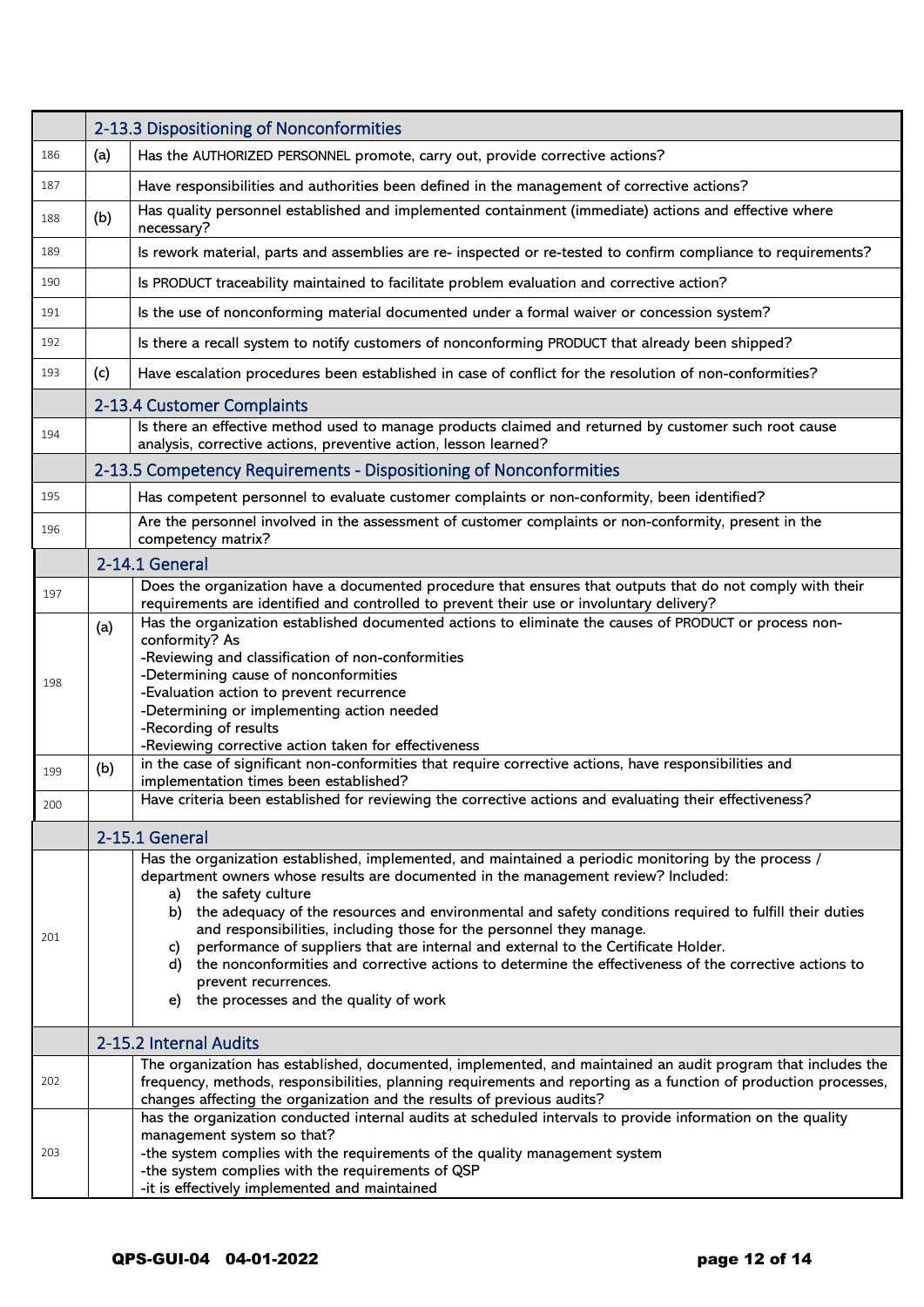|     | 2-15.3 Competency Requirements - Internal Auditors and Auditors |                                                                                                                                                                                                                                                                                                                                                                                                                                                                                                     |
|-----|-----------------------------------------------------------------|-----------------------------------------------------------------------------------------------------------------------------------------------------------------------------------------------------------------------------------------------------------------------------------------------------------------------------------------------------------------------------------------------------------------------------------------------------------------------------------------------------|
| 204 | (a)                                                             | Are the personnel carrying out internal Audit formally trained and competent?                                                                                                                                                                                                                                                                                                                                                                                                                       |
| 205 |                                                                 | Are personnel in charge of internal audits certified as lead auditors or do they perform their duties under the<br>direction of a certified lead auditor?                                                                                                                                                                                                                                                                                                                                           |
| 206 |                                                                 | Does EXECUTIVE MANAGEMENT guarantee and monitor compliance with the impartiality of the audit /audit process, in<br>accordance with the policy and the responsibilities of each function?                                                                                                                                                                                                                                                                                                           |
| 207 | (b)                                                             | Are the personnel carrying out second type Audit formally trained and competent?                                                                                                                                                                                                                                                                                                                                                                                                                    |
| 208 |                                                                 | Have the minimum competence requirements for the personnel assigned to carry out internal and second part<br>audits been defined and respected?                                                                                                                                                                                                                                                                                                                                                     |
| 209 | (c)                                                             | Are audit assignments made based on defined requirements and the competency matrix?                                                                                                                                                                                                                                                                                                                                                                                                                 |
|     |                                                                 | 2-15.4 Procurement of Auditing Services                                                                                                                                                                                                                                                                                                                                                                                                                                                             |
| 210 |                                                                 | if the auditing service is carried out by an external supplier, does the organization use approved suppliers?                                                                                                                                                                                                                                                                                                                                                                                       |
| 211 |                                                                 | Does the supplier's personnel responsible for carrying out the audits meet the requirements as set out in point<br>$2 - 5.3?$                                                                                                                                                                                                                                                                                                                                                                       |
|     |                                                                 | 2-15.5 Executive Management Review of the Quality Program                                                                                                                                                                                                                                                                                                                                                                                                                                           |
| 212 |                                                                 | Does the organization review the quality management system at planned intervals to ensure its continued<br>suitability, adequacy, effectiveness, and alignment with the management's strategic direction?                                                                                                                                                                                                                                                                                           |
| 213 | (a)                                                             | Has responsibility been established for preparing the EXECUTIVE MANAGEMENT review containing at least the<br>following information?<br>results of the monitoring activities performed by department managers.<br>1)<br>feedback from customer surveys or input from sales personnel<br>2)<br>audit reports of suppliers<br>3)<br>internal audit reports of the quality program<br>4)<br>trending analysis of nonconformities and corrective actions<br>5)<br>a review current resource levels<br>6) |
| 214 | (b)                                                             | in the execute management review outputs, have all the previous points been addressed and described?                                                                                                                                                                                                                                                                                                                                                                                                |
| 215 |                                                                 | In the conclusions of the EXECUTIVE MANAGEMENT review, have the following aspects been addressed and<br>evaluated?                                                                                                                                                                                                                                                                                                                                                                                  |
| 216 | (1)                                                             | existence of a healthy company culture for quality and safety                                                                                                                                                                                                                                                                                                                                                                                                                                       |
| 217 | (2)                                                             | existence of a knowledgeable and competent workforce                                                                                                                                                                                                                                                                                                                                                                                                                                                |
| 218 | (3)                                                             | suitability, adequacy, and effectiveness of its quality program to correctly process a CUSTOMER AGREEMENT or<br>PRODUCT specification into realization of a conforming PRODUCT                                                                                                                                                                                                                                                                                                                      |
| 219 | (4)                                                             | suitability of current resource levels or need for recruitment or additional training of existing personnel                                                                                                                                                                                                                                                                                                                                                                                         |
|     |                                                                 | 2-16.1 General                                                                                                                                                                                                                                                                                                                                                                                                                                                                                      |
| 220 | (a)                                                             | Has the organization defined and documented a record retention policy?                                                                                                                                                                                                                                                                                                                                                                                                                              |
| 221 |                                                                 | Does the organization have a documented process that describes the distribution, implementation of all<br>customer standards / specifications, technical job file and related reviews?                                                                                                                                                                                                                                                                                                              |
| 222 | (b)                                                             | Does the organization identify, store, protect, retain, retrieve, and dispose of records?                                                                                                                                                                                                                                                                                                                                                                                                           |
|     | 2-16.2 Documents Retained as a Record                           |                                                                                                                                                                                                                                                                                                                                                                                                                                                                                                     |
| 223 | (a)                                                             | Has the organization implemented a traceability procedure for the relevant documentation relating to the<br>product and its conservation?                                                                                                                                                                                                                                                                                                                                                           |
| 224 | (b)                                                             | Has the organization implemented a procedure for management the relevant documentation relating to the<br>quality system and its conservation?                                                                                                                                                                                                                                                                                                                                                      |
|     | 2-16.3 Record Retention                                         |                                                                                                                                                                                                                                                                                                                                                                                                                                                                                                     |
| 225 |                                                                 | Has the organization defined a retention period for control and inspection documents in accordance with the<br>quality system, customer contracts, product specifications or the laws in force?                                                                                                                                                                                                                                                                                                     |